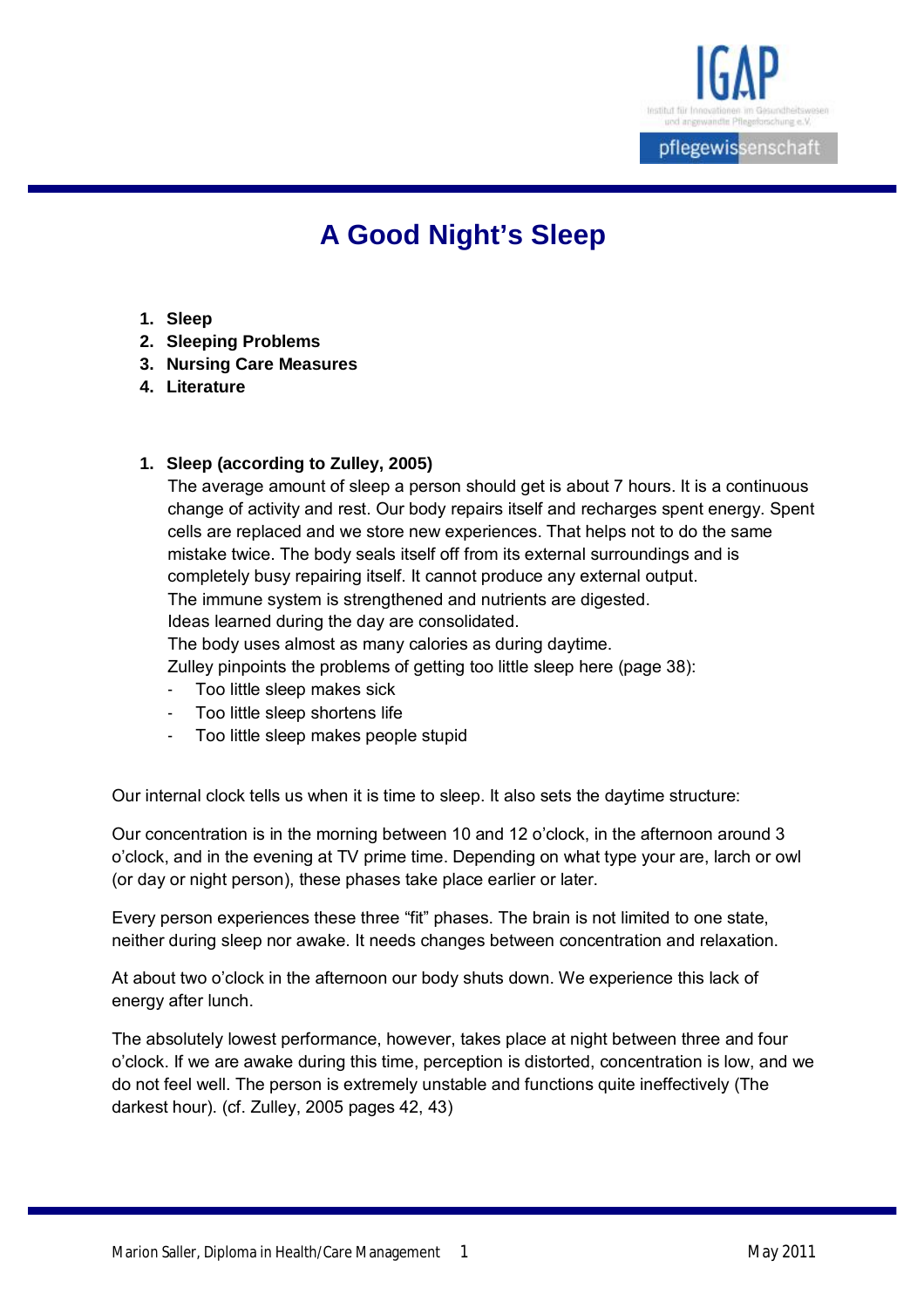

Sleep is divides into different phases of rest and activity. It resembles an up and downhill ride and is not a consistent state of rest. Sleep is not a passive, but a highly active state. We need almost as many calories during sleep as when we are awake.

The activity of the brain during sleep can be recorded by monitoring in sleep laboratories. The EEG (= electroencephalography) records the impulses of different intense, transferred from the nerve cells to the brain.

By the way: Modern sleep science started just at the beginning of the past century (1929), with development of EEG recordings.

Electrodes at the eyes record eye movements (= electrooculugram) and electrodes based at the mouth record muscle tension (= electromyogram).

This recording of sleep data in sleep laboratories is termed sleep polygraph, giving information on the different stages of sleep.

#### **Different Phases**

Light sleep, light deep sleep, deep sleep and REM sleep, which is the time of dreaming. A night has 2 to 3 deep sleep phases within the first half of the night. They are interrupted by 4 to 5 dream sleep phases, recurring every 90 minutes and lasting even longer in the course of the night. Towards morning only light sleep takes place between the dream phases.

By means of the data records in Sleep research, sleep is divided in four different stages:

Stage 1 = very light sleep / REM sleep (rapid eye movement, dreams)

Stage 2 = light sleep

Stage 3 = deep sleep

Stage 4 = deep deep sleep

A healthy person goes through four to six of such cycles, depending on sleep duration, each lasting approximately 90 minutes. The depths of sleep alternates, like an up and downhill ride. Deep sleep changes to lighter sleep, then to REM sleep and back to deep sleep again.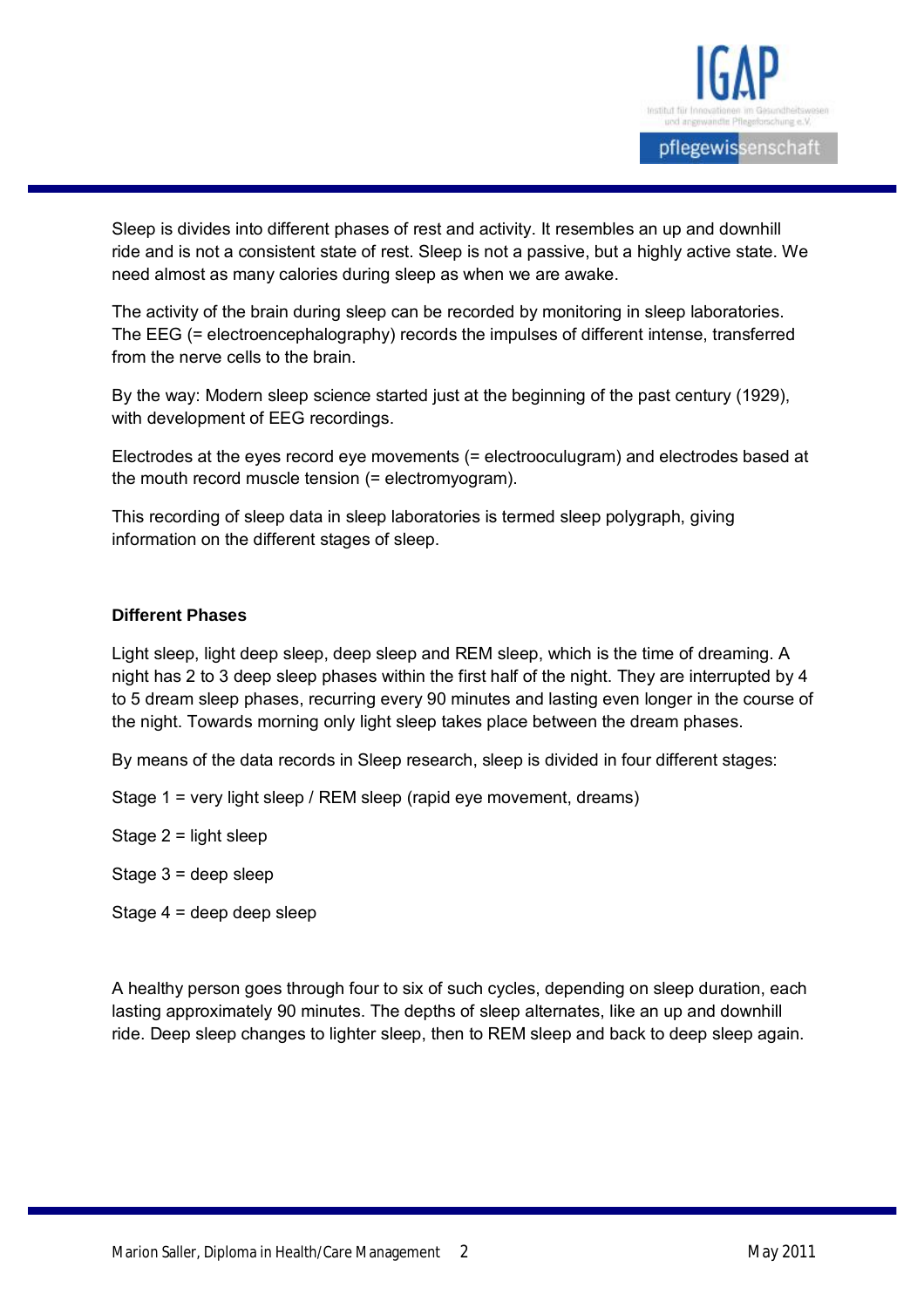

#### **Deep Sleep**

With increasing depth of sleep, the number of movements decreases.

Heart and pulse rate cease gradually to approximately 50 beats per minute.

Blood pressure decreases.

Muscle tension drops considerably. During dream sleep muscle tension is lowest. One could almost say, the person is more or less paralyzed. This "paralysis" prevents that dreamed movements are really carried out by the person. Here, once again, nature has made provisions.

Body temperature decreases by approximately 0.5 degree Celsius, normally being lowest in the early morning. It then increases again slowly.

In the first half of the night, meaning the first two to three sleep cycles, we spend more time in deep sleep and dream phases are relatively short.

Deep sleep makes a share of approximately 20% of the total sleep duration. At about age 40, the share of deep sleep declines. About age 60, deep sleep is normally absent.

Sleep scientists largely agree that deep sleep is functionally the most important recovery phase. After sleep deprivation, missed deep sleep is the first to be made up for.

Deep sleep is the most important part of sleep, and provides, above all, physical recreation.

Deep sleep is characterized by slowed down brain waves and relaxed muscles.

During the light sleep phase the person can easily wake up. Waking up at night is absolutely normal. Most of the time, we do not remember it. Thus, on average, a person wakes up approximately 28 times a night without remembering it later on.

As long as we are alive, our brain and all our organs are active – without pausing. During sleep nerve cells work a little slower, producing more electrical voltage. When awake, they work faster at lower voltage. But even when we are awake, our brain is not always in top form. At times we are highly concentrated, and at times our thoughts are zoning out. The brain needs this change and our internal clock makes sure for it to happen and inserts these breaks: Around 1 o'clock in the afternoon we have our afternoon slump: We barely can concentrate and many people would like to take a nap. At 9 o'clock in the morning and at 5 o'clock in the afternoon we experience a similar slump, only less pronounced.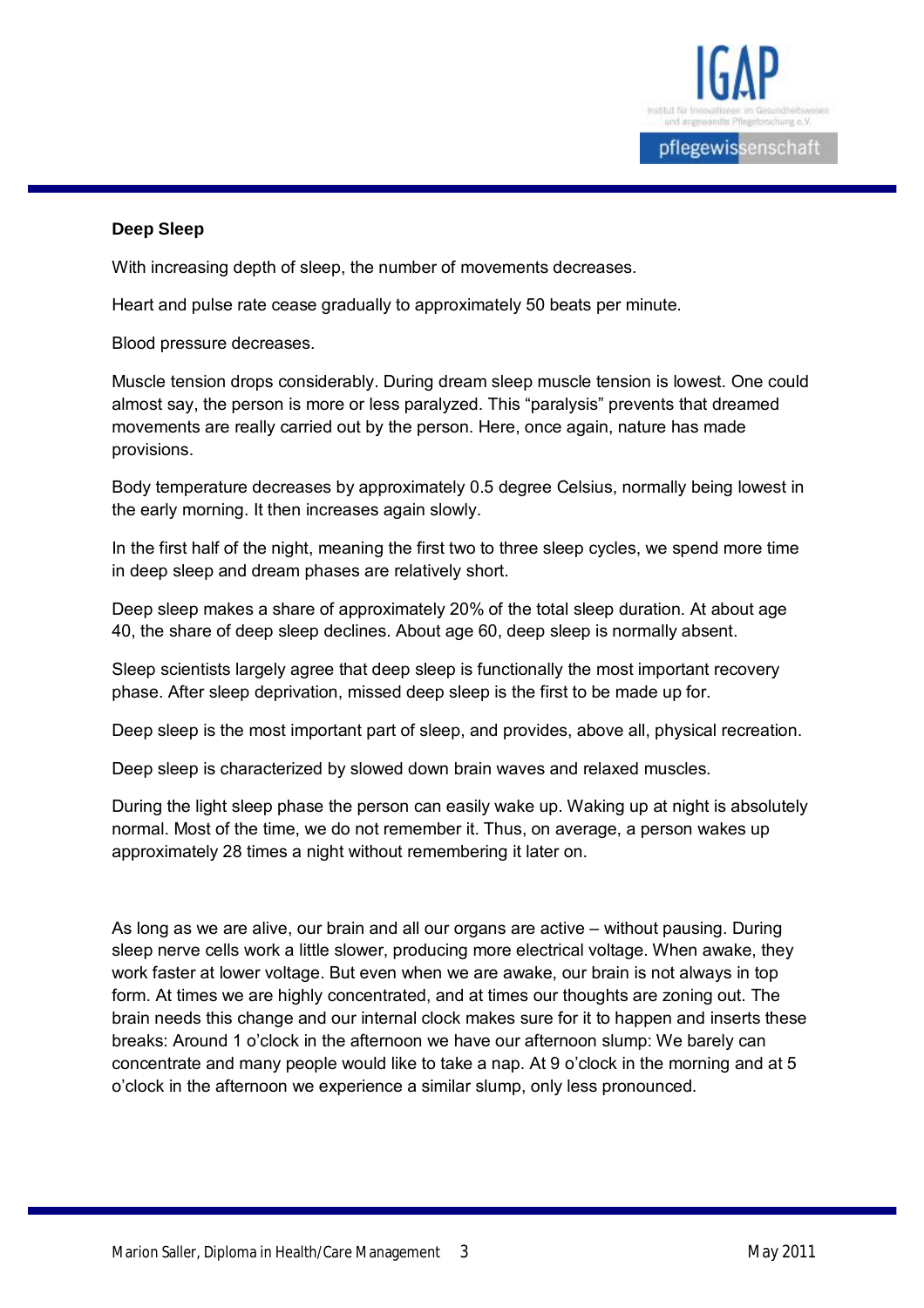

Growth hormones (hormones are active agents that are produced by the body to influence its metabolism) are released in the first half of the night. They are responsible for the construction of cells, i.e. growth, regeneration. Parallel to the growth hormone, transmitters (interleukins) are released. They are involved in immune reaction.

# **Light sleep**

In the second half of the night the organism slowly prepares for waking up: body movements increase, the person can wake up easier, body temperature increases slowly again, and the stress hormone cortisol is released increasingly. The hormone cortisol provides energy, elevates the blood sugar level, minimizes protein conversion, impedes the immune system, and prevents further deep sleep (Zulley page 39). It prepares the organism to be properly awake in the morning. Concentration of cortisol is highest when getting up in the morning. It only increases further in stress situations. It then does not make the person awake, but wide awake. In the evening, cortisol is retarded by release of growth hormones and melatonin. REM phases are relatively short.

If a person does not sleep long enough, the cortisol level is continuously too high. This results in permanent mental stress. If sleep deprivation lasts for a longer time, blood sugar level grows and the person gains weight.

#### **REM Sleep**

In the second half of the night deep sleep phases cease almost completely. Duration and intensity of dream phases increases. When we dream at the beginning of the night, phases last 10 to 20 minutes; towards morning they last up to 45 minutes.

REM is the abbreviation for rapid-eye-movement and describes the fast eye movements typical for this sleep stage. It is assumed that eyes move that quickly, because they follow quickly changing dream visions.

During REM sleep our dreams are very intense. Thus, it is the most active part of sleep. We dream in other sleep stages, as well, but we rarely remember these dreams.

Typical for REM sleep is the active brain function. Heartbeat, blood pressure, and respiration are faster and irregular.

Muscle tension is extremely low. One could almost say, the person is more or less paralyzed. This "paralysis" prevents that dreamed movements are really carried out by the person.

According to results of sleep science, dreams have an information-processing function. Experiences and impressions are processed, learned issues saved, and needless information is deleted.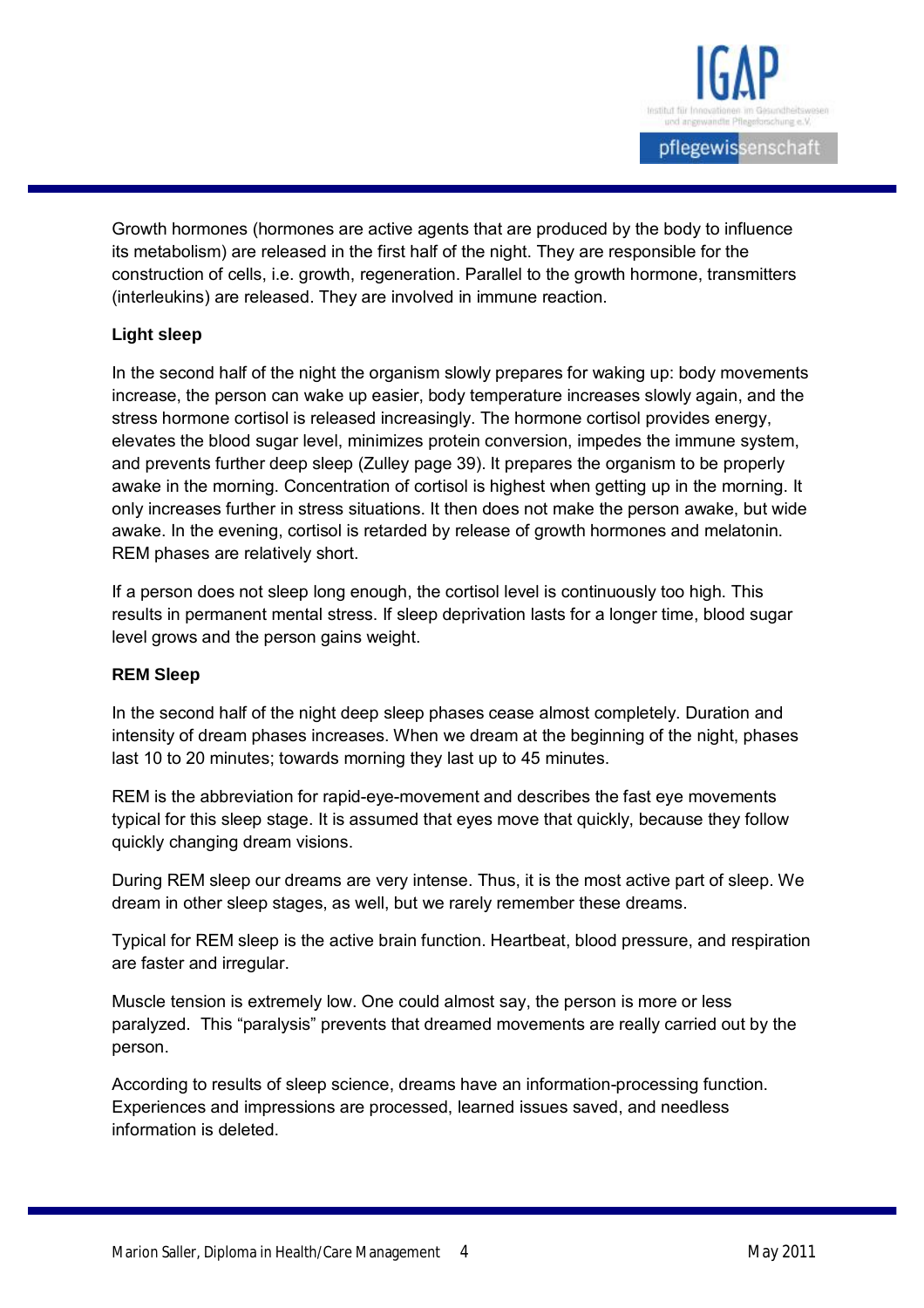

REM sleep is vital for mental-emotional recreation. Cleaning up, sorting and reorganizing our experiences, learned topics, and emotional impressions night by night, creates space for new perceptions and experiences. It literally clears the head.

The physician and psychoanalyst Sigmund Freud already described many interesting dream theories in his work "The Interpretation of Dreams", published in 1900. Even nowadays they are subject of sometime intense discussions

REM sleep makes a share of around 20% of the total sleep duration. Babies dream approximately half of their sleep duration. By reaching puberty, dream sleep has decreased to around 25% and remains more or less constant up to an advanced age.

When we have bad dreams (nightmares), we wake up and clearly remember them. Nightmares occur towards morning when dream phases are very long. people dream frightening scenes. Often people are chased in their nightmares, mostly without any ability to run away due to their paralyzed muscles. Out of this fear, they wake up.

Sleep scientists attribute nightmares to mental causes. Stress and burdening circumstances of life are considered key triggers. Nightmares in adult people mostly have their causes in mental problems, or they react on extremely encumbering experiences, such as rape, murder, or natural disasters. Children, who suffer from nightmares often react on situations in movies they have watched.

Having nightmares from time to time is no reason to worry. If they occur regularly, perhaps every night, medical advice should be consulted. Often, suppressed, unsolved conflicts are triggers. Very stressful and burdening situations promote nightmares. A vicious circle starts: concentration and performance, required so badly in this situation, decrease, because we do not get the urgently needed rest at night.

Nightmares can also occur following alcohol or medication withdrawal (e.g. antidepressants, neuroleptics, sedatives and sleeping pills of the benzodiazepines group). Substances of these medications suppress dream sleep. When these preparations are discontinued, dream sleep increases severely and nightmares can occur.

Nightly anxiety (pavor nocturnus; pavor=fear, nocturnus=night) can easily be mixed up with nightmares. It is assumed the cause is not all brain areas mature with the same speed, since children and teenagers are mainly affected. They wake up directly out of deep sleep at the beginning of the night, screaming, drenched in sweat, and with racing heartbeat. They cannot or only fragmentary remember this the next morning.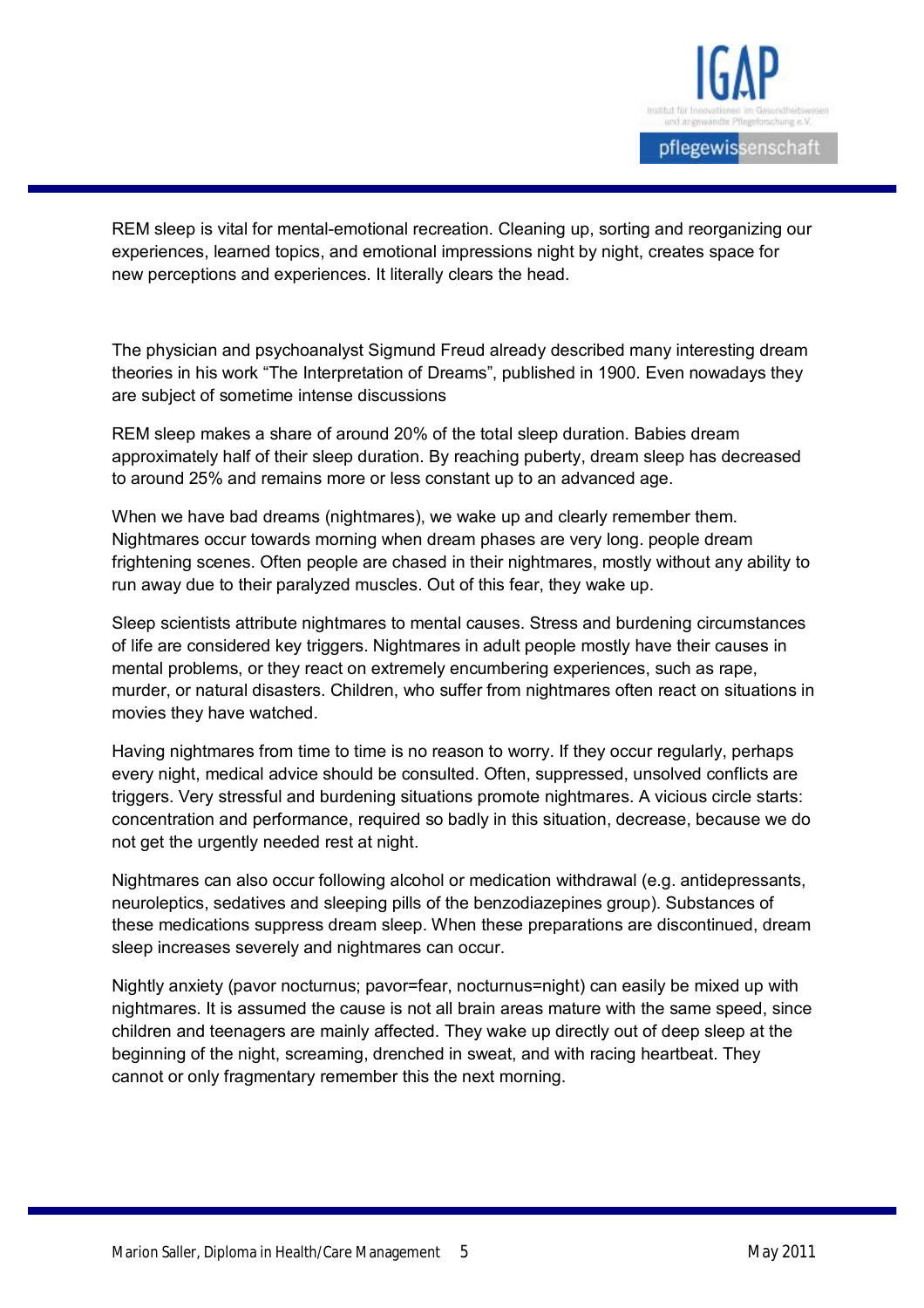

# **Mobility during Sleep** (cf. Zulley, 2005, page 52ff)

In order to fall asleep, we need to be relaxed completely. Once we fell asleep, we hardly move. From time to time we turn at night to change contact pressure, or we stretch an arm or leg out of the blanket to regulate temperature. Mostly, we do this prior to or following a dream sleep phase. During dream sleep phases we do not move at all, we are virtually paralyzed. Also in deep sleep we barely move at all. Muscle tension decreases and the body regulates pressure only by tiny micro sized motions.

Numerously changing position at night save us from developing pressure sores. That is why persons, with limited mobility due to illness or age, are regularly repositioned to prevent these dreaded pressure ulcers (decubitus).

We change body position 20 to 60 times a night. Whereas our internal clock induces a part of the position changes, namely those shortly before and after dream sleep. Adaptability of sleep depth is decisively responsible for the number of position changes.

Position changes are divided in great or little changes, like back, belly, right and left lateral position, and little pressure relieving position changes of very sensitive body areas, like heels and elbows.

It takes only a few minutes to carry out movements. In a saggy bed, however, e.g. on vacation, movement time appears much longer to us, because we wake up frequently. At some point our body has reached the firmer edge of the bed and can come to rest, finally. As said, this might take a while.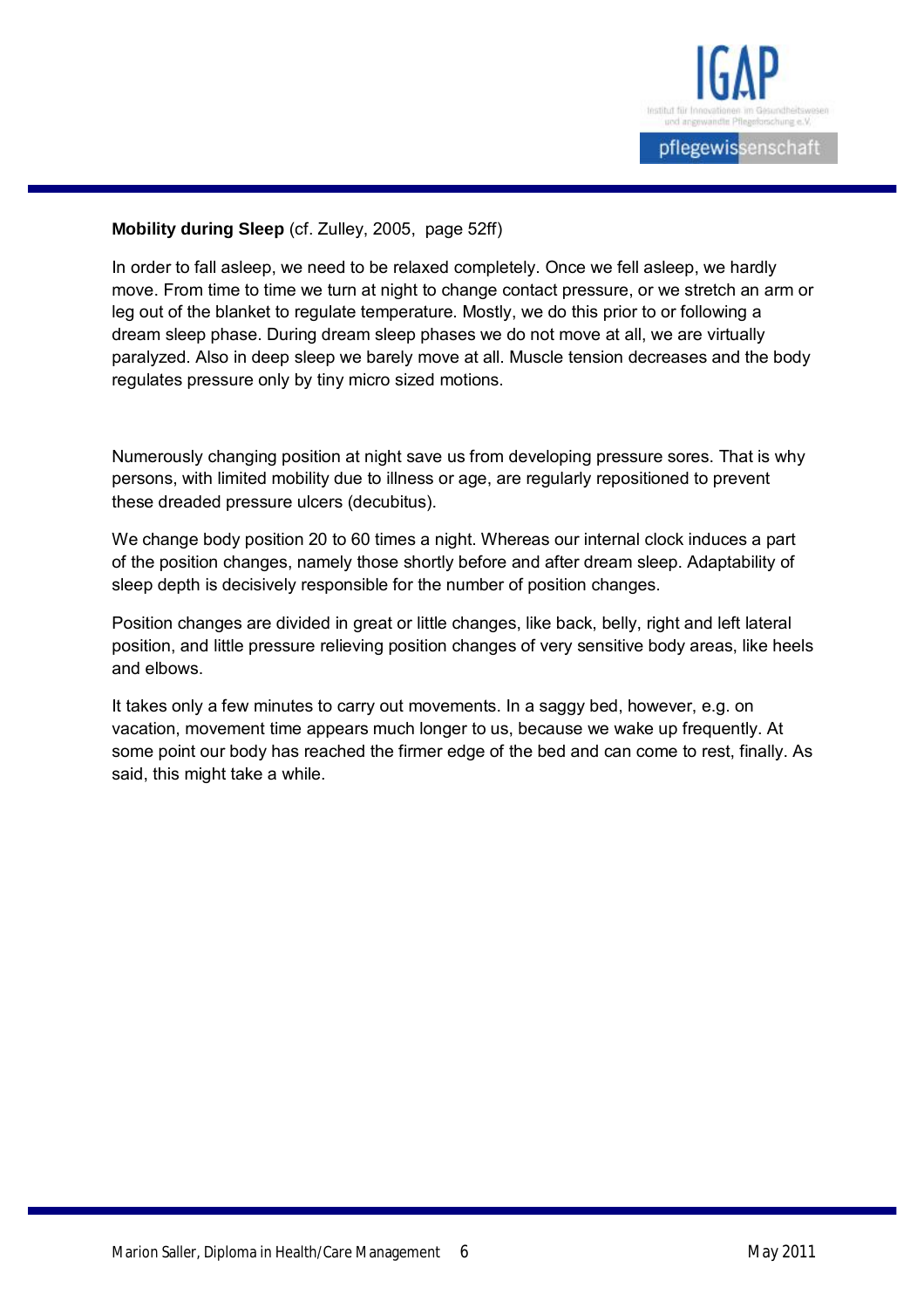

#### **2. Sleeping Problems**

# **Exterior causes / environmental** (cf. Morgan, 2000, page 58ff)

Too noisy, too warm, too cold, too much light, or lacking possibility to take a preferred sleeping position!!!!!

#### **Noise:**

Noise is the major cause for disturbed sleep. Sounds that we are familiar with can barely wake us up. On contrary, new sounds, even quiet ones, may easily wake us up.

#### **Temperature:**

Variations of the individual optimal temperature impair sleeping through the night rather than falling asleep. REM phases decrease. Especially when a person suffers from fever, restorative sleep is no longer possible and waking up phases increase. Here in particular, therapeutic measures should be taken to support restorative sleep that is needed in order to recover.

# **Light:**

Light influences our inner clock. When it is dark, we want to sleep and rest. No person supposed to sleep should be exposed to permanent light at night. Even smaller light sources can have a negative influence.

#### **Sleep position:**

Every person has a preferred sleep position. To sleep sitting upright is never as comfortable as lying down to sleep. Most persons prefer sleeping sideways and are not able to fall asleep or falling back to sleep easily after an waking up phase in another position. A wrong or unfamiliar position changes the sleep phases and the body cannot relax or recover optimally.

#### **Interior causes for sleep problems**(Zulley, 2005, page 53)

#### **Pain:**

Pain caused by illness and inflammation is always worse at night than in the daytime. Thus, pain therapy reaches a higher importance at night than during the day. Our body "looks" inside at night. Pain perception is sharpened.

However, some types of pain decreases at night, such as wound pain or pressure pain. That makes people sleep in positions that would cause pain during the day.

If the princess in the Fairy Tale "The Princess and the Pea" would have had a good sleep, she would not have sensed the pea.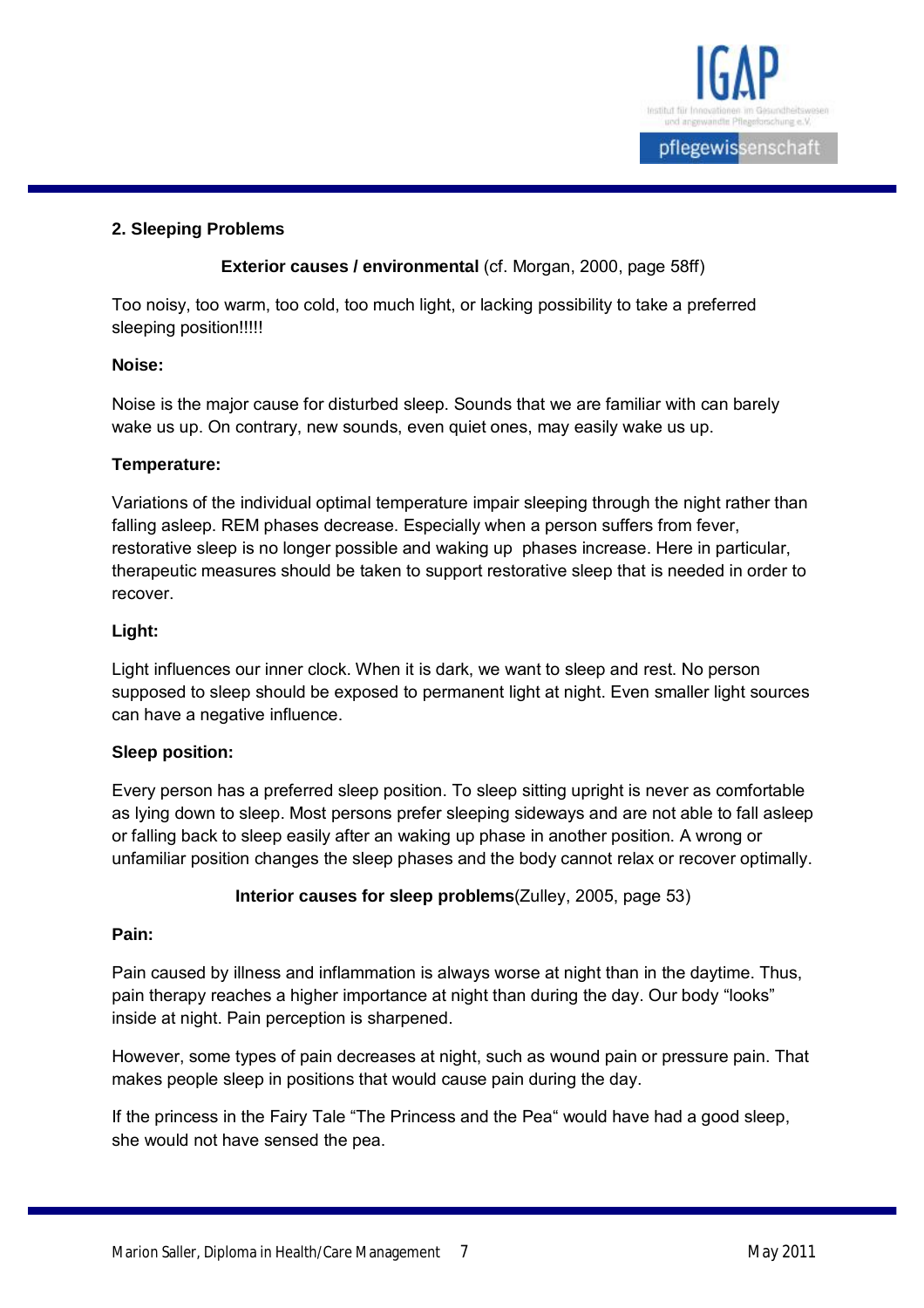

#### **Sleep alteration in old age** (Schultz, 1997, page 70ff):

In advanced age sleep becomes lighter. Deep sleep phases decrease and even quiet sounds may interrupt sleep or prevent to fall asleep again. The total sleep duration in 24 hours hardly changes in advanced age, since several naps are taken during the daytime.

#### **Sleep alteration in dementia** (cf. Schultz, 1997, page 94ff)

Even in the early stages of dementia, waking up phases at night increase and the share of deep sleep decreases. As a consequence, the dream sleep phases also decrease. Alteration in sleep patterns runs parallel to the progression of dementia.

10% of persons with dementia sleep more in the daytime than at night (day/night reversal).

Body perception is very poor. The patients feel like falling without reaching something to hold on or the ability to stop it.

#### **Sleep alteration in neurologic diseases** (cf. Schultz, 1997, page109ff)

- More time is needed to fall asleep
- Shorter sleep duration
- Fragmented sleep with frequent waking up phases
- More light sleep than deep sleep
- Generally less relaxation phases during sleep, reduction of micro motions (especially in Parkinson's)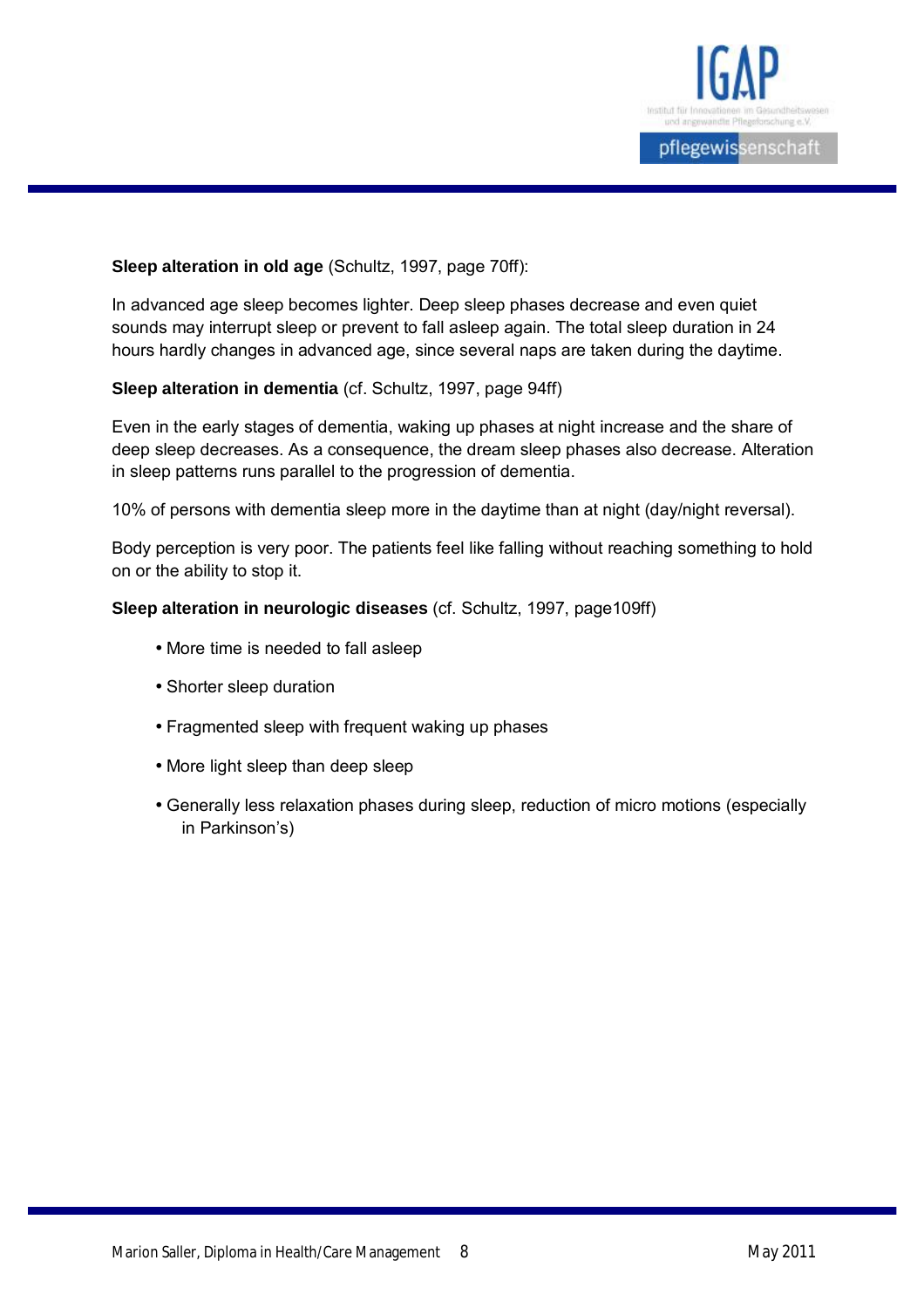

#### **Nursing care measures and interventions** (Morgan, 2000, page15ff)

Already Florence Nightingale did not only emphasize the support of appropriate sleep in 1859, but described preservation of deep sleep as essential for good nursing care. She considered sleep among the top priorities in healthcare.

Nowadays, it can often be noticed that, especially in clinics and hospitals, and here primarily in intensive care units, this priority has been forgotten.

A caregiver cannot influence all areas of sleep. However, they can create conditions to provide the resident with the best possible sleep.

**Sleep biography** [according to Huhn, Heilberufe (healthcare professions) 2009]

- Differentiation between day and night people (larks and owls)
- Brightness in the room
- Closed or open door
- Bedding: heavy or light
- Pillow: thick, thin, soft, firm
- Earlier coping strategies with insomnia
- Individual sleep position
- Perhaps involving families or, if possible, sleep biography even before complete nursing care is required
- Compiling sleep rituals

#### **Sleep supporting measures** (cf. Huhn, Heilberufe 2009)

- Measures to structure daily routine, activities, evening walks
- Evening and sleep rituals
- Shorten the afternoon nap  $(\frac{1}{2})$  hour at the maximum)
- Delay bed time (individually, biography)
- Cuddle blanket, familiar pillow, cuddly toy
- Sort out room temperature and lighting
- Assessment of single or double room
- Presence of staff, offering assistance instead rebuke
- Investigation of causes for restlessness at night, gathering and trying ideas
- Late night snack (milk, bananas, because of protein and serotonin content as preliminary state of melatonin)
- Alternatives for sleep medication (warm chest pads, body washing, etc.)
- Where appropriate, applying natural remedies, like valerian, hop, lavender
- Sleep tea as a part of the sleep ritual
- Offering individual sleep positions, even with immobile persons
- Appropriate mattresses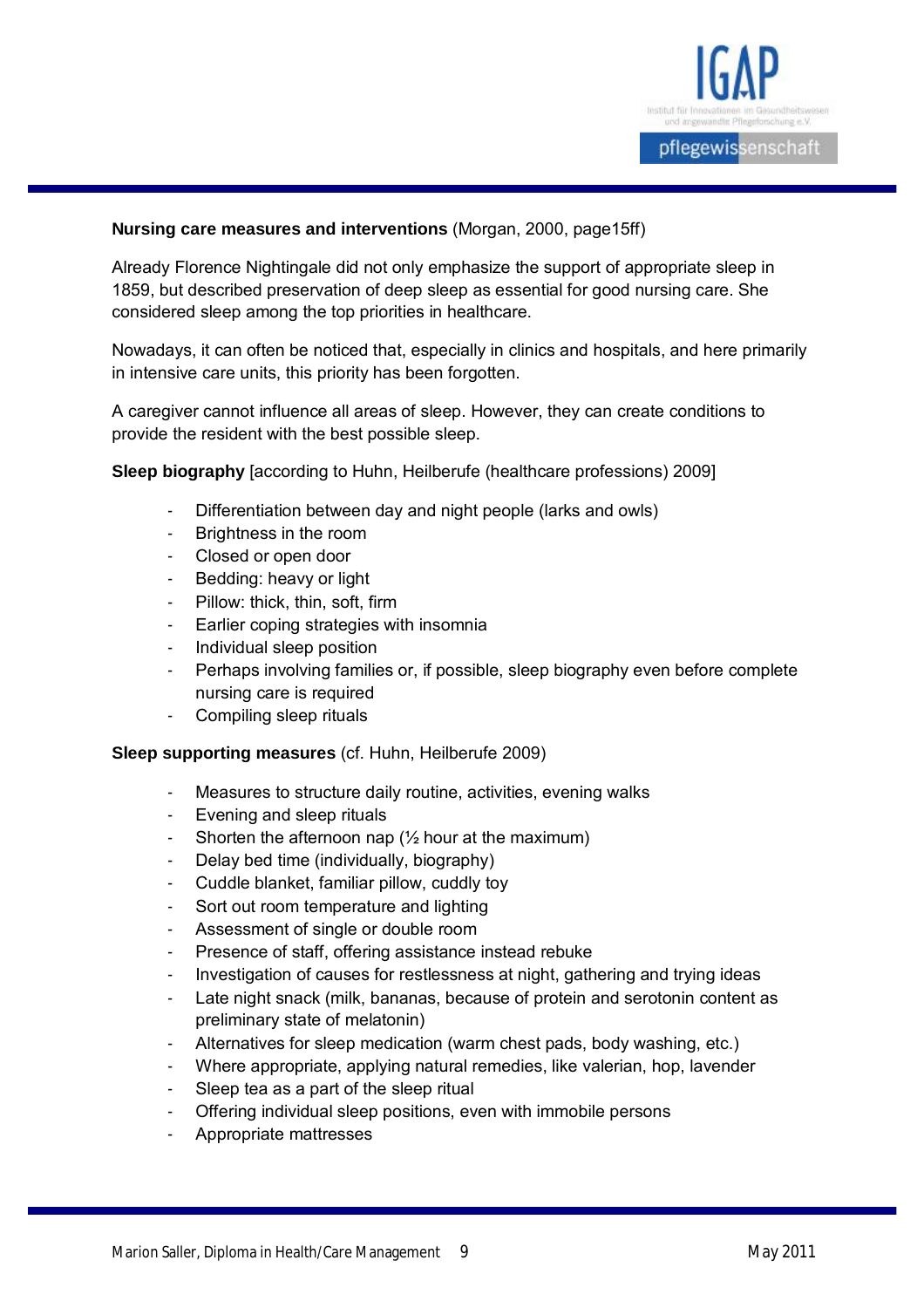

#### **Selecting the appropriate mattress**

Mattresses in particular can make a significant difference. Unsuitable mattresses often cause pain or worsen existing pain.

A good bed allows natural movements during sleep without problems. It does not force movements because of its discomfort, but allows movements without causing problems and without affecting sleep. In order to achieve this, the person should not sink into the mattress too much (low embracement angle). Otherwise, turning in bed becomes a tricky task, like on e.g. waterbeds, **visco-elastic (e.g. Tempur**), or too soft mattresses.

**Waterbeds**: position changes become a tricky crawling. Pressure minimizing lying is possible, because the person sinks into the mattress quite deep (high embracement angle). An anatomic support, however, is possible only for slim persons with well-balanced proportions. Severely pronounced hip, pelvis, buttock, and belly areas sink in deeply, as well, but the displaced water causes pressure at another location

**Super soft mattresses** often are too soft and "swallow" each natural micro motion, which makes the number of micro motions decrease in the long run.

**Alternating pressure mattresses** offer little lying comfort, provide a poor bed climate and disturb the already light sleep of elderly persons with noise.

Mattresses used especially for persons with reduced mobility should support micro motions ad thus promote deep sleep.

The efficiency of MiS Micro-Stimulation<sup>®</sup> systems is due to the combination of a soft mattress and an under frame that reacts to natural micro motion and returns it to the person's body. The patient lies soft, and yet dynamic. Micro motions are supported and body perception is preserved.

The lying position is ergonomically correct, which prevents pain, as well. This makes MiS Micro-Stimulation<sup>®</sup> systems suitable not only for pressure ulcer prevention and treatment, but also for persons with dementia ,neurological diseases or pain. They offer an optimal support and the basis for healthy sleep of the residents.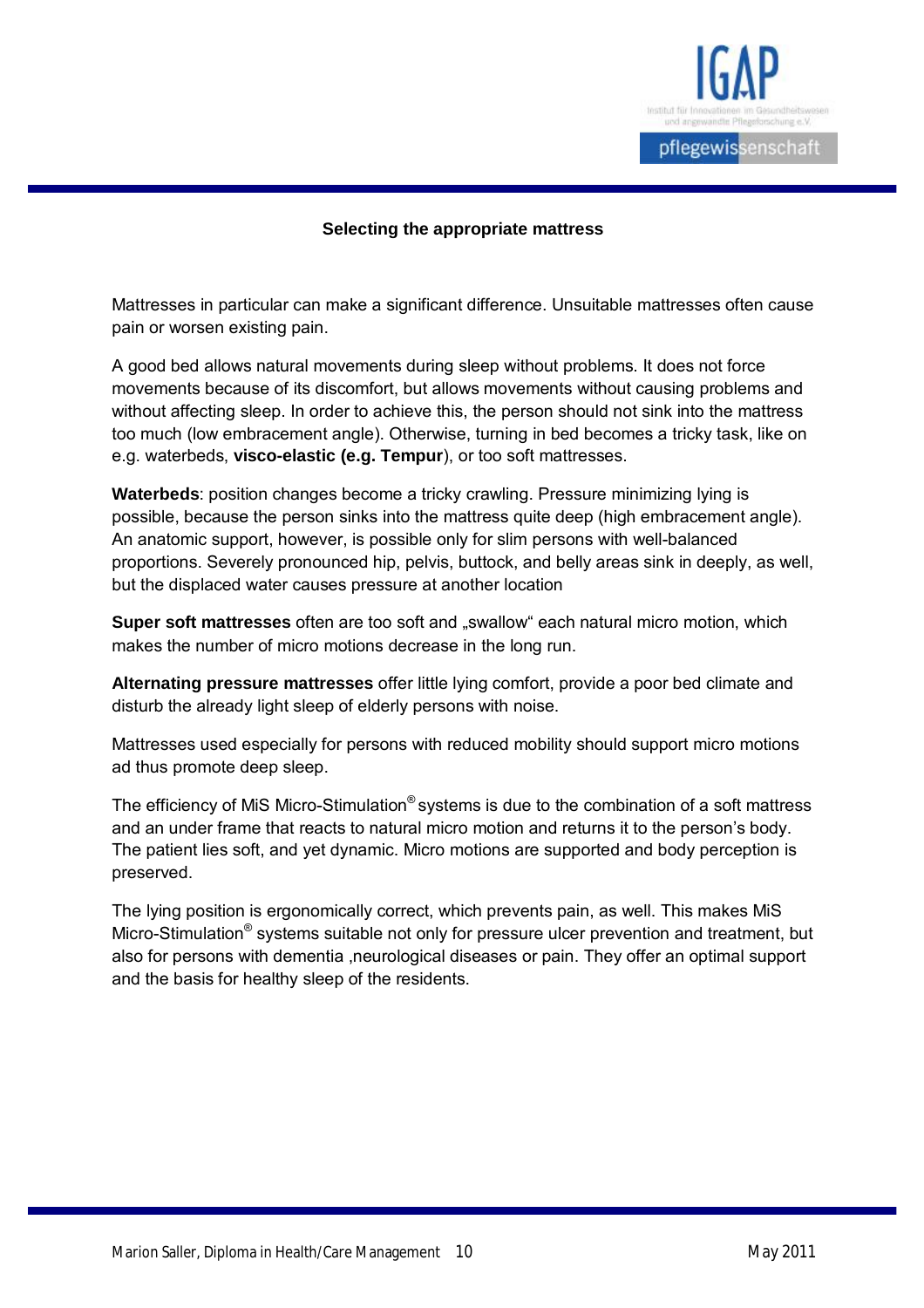

# **Quality of results**

Residents who get sufficient and, above all, restorative sleep, show improvements in their day's form:

- Improved day's form
- Improved outcome for the therapeutic process
- Less time needed for caregivers for nursing care measures
- Fixations might not be needed anymore
- Less vulnerable to other diseases

# **"As you make your bed so you must lie on it"**